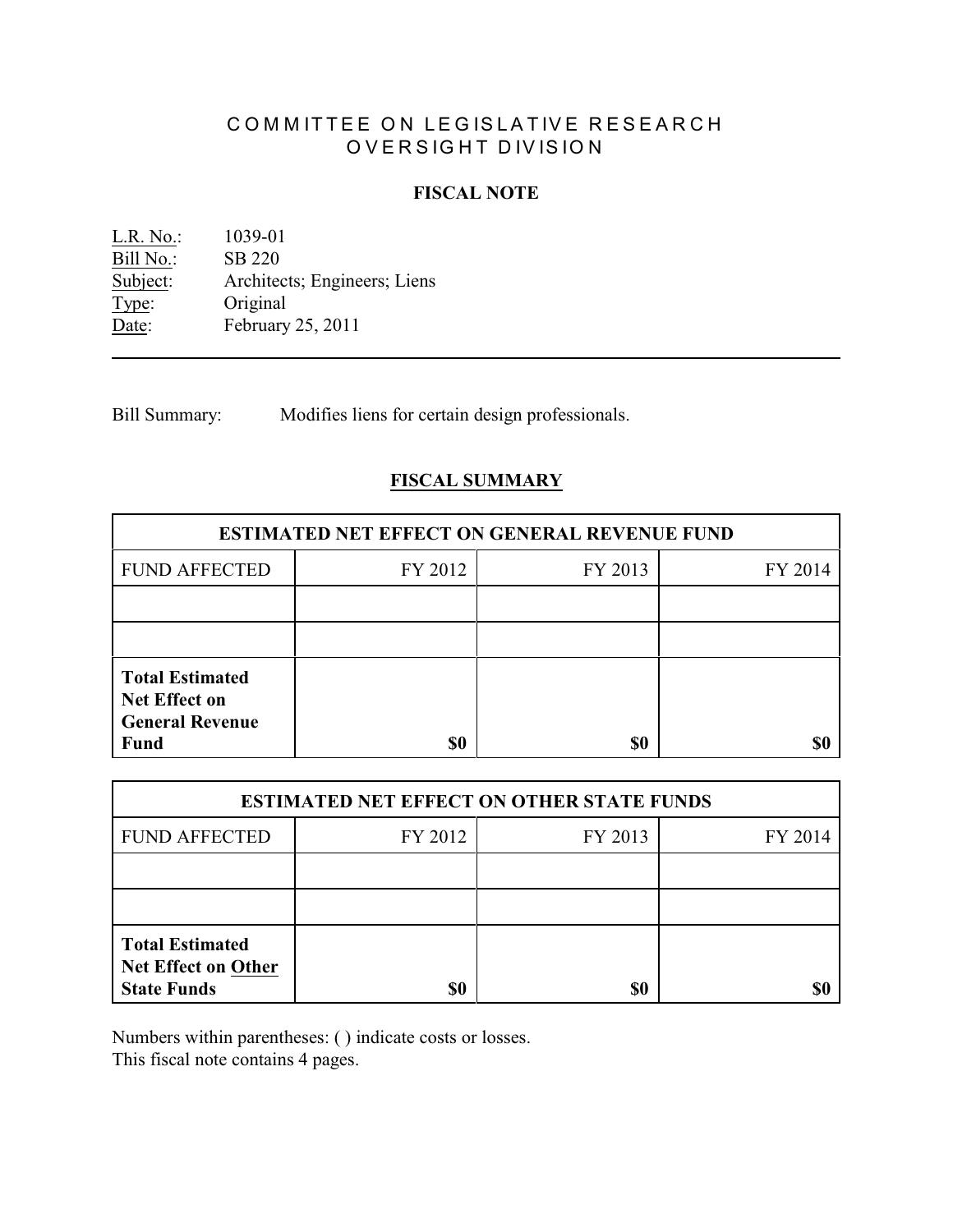L.R. No. 1039-01 Bill No. SB 220 Page 2 of 4 February 25, 2011

| <b>ESTIMATED NET EFFECT ON FEDERAL FUNDS</b>                        |         |         |         |  |
|---------------------------------------------------------------------|---------|---------|---------|--|
| <b>FUND AFFECTED</b>                                                | FY 2012 | FY 2013 | FY 2014 |  |
|                                                                     |         |         |         |  |
|                                                                     |         |         |         |  |
| <b>Total Estimated</b><br>Net Effect on All<br><b>Federal Funds</b> | \$0     | \$0     |         |  |

| <b>ESTIMATED NET EFFECT ON FULL TIME EQUIVALENT (FTE)</b>    |         |         |         |  |
|--------------------------------------------------------------|---------|---------|---------|--|
| <b>FUND AFFECTED</b>                                         | FY 2012 | FY 2013 | FY 2014 |  |
|                                                              |         |         |         |  |
|                                                              |         |         |         |  |
| <b>Total Estimated</b><br><b>Net Effect on</b><br><b>FTE</b> |         |         |         |  |

 $\Box$  Estimated Total Net Effect on All funds expected to exceed \$100,000 savings or (cost).

 $\Box$  Estimated Net Effect on General Revenue Fund expected to exceed \$100,000 (cost).

| <b>ESTIMATED NET EFFECT ON LOCAL FUNDS</b> |         |         |         |
|--------------------------------------------|---------|---------|---------|
| I FUND AFFECTED                            | FY 2012 | FY 2013 | FY 2014 |
| Local Government                           | \$0     | \$0     |         |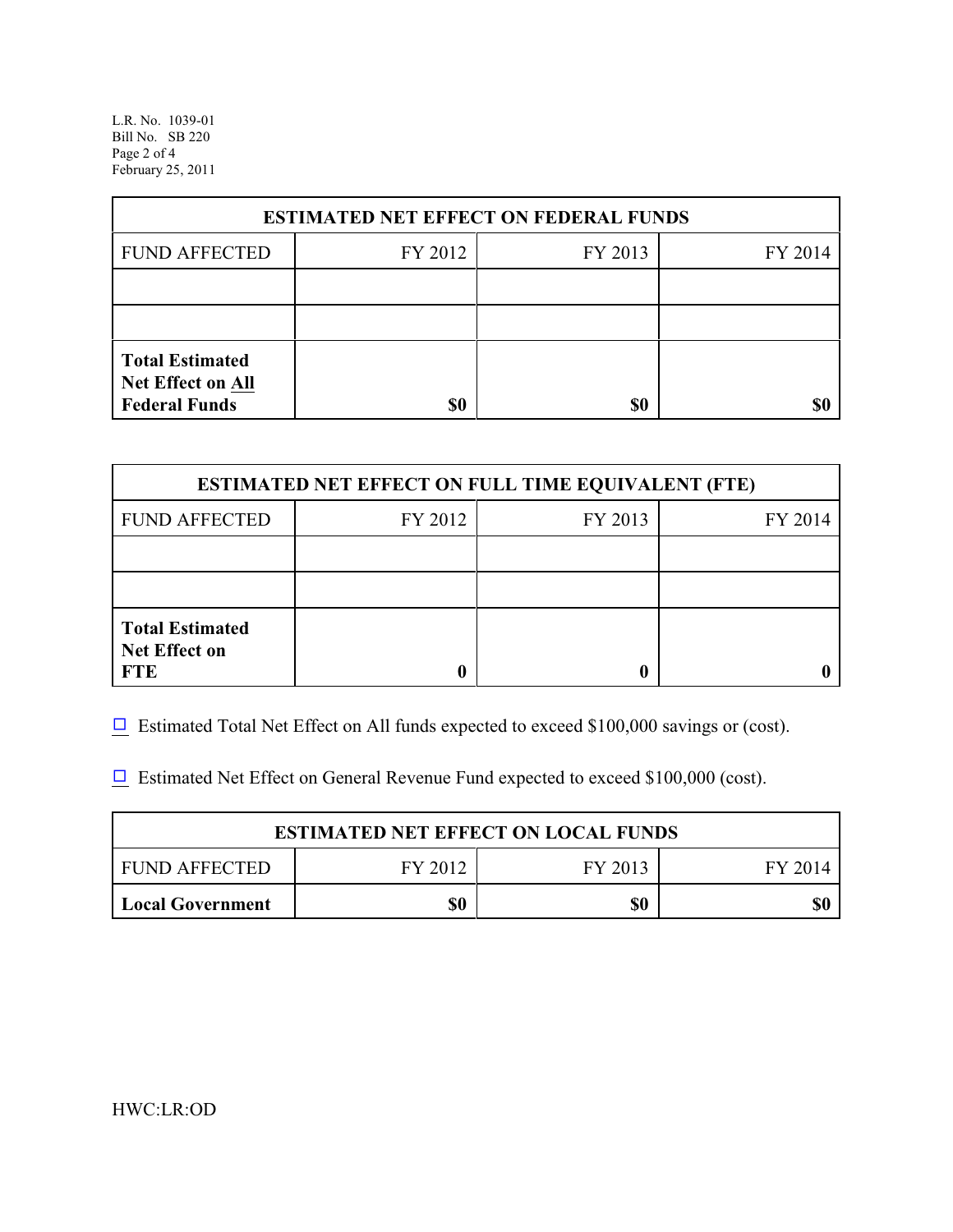L.R. No. 1039-01 Bill No. SB 220 Page 3 of 4 February 25, 2011

#### **FISCAL ANALYSIS**

#### ASSUMPTION

Officials from the **Office of State Courts Administrator, Department of Insurance, Financial Institutions, and Professional Registration, Boone County Recorder of Deeds** and **Laclede County Recorder** assume the proposal would have no fiscal impact on their agencies.

Officials from the **Green County Recorder of Deeds, Jackson County Recorder of Deeds,** and **St. Charles County Assessor and Recorder of Deeds** did not respond to **Oversight's** request for a statement of fiscal impact.

| FISCAL IMPACT - State Government | FY 2012<br>$(10 \text{ Mo.})$ | FY 2013    | FY 2014                       |
|----------------------------------|-------------------------------|------------|-------------------------------|
|                                  | <u>\$0</u>                    | <u>\$0</u> | <u>\$0</u>                    |
| FISCAL IMPACT - Local Government | FY 2012<br>$(10 \text{ Mo.})$ | FY 2013    | FY 2014                       |
|                                  | <u>\$0</u>                    | <u>\$0</u> | $\underline{\underline{\$0}}$ |

## FISCAL IMPACT - Small Business

The proposal may impact small business architects and engineers.

#### FISCAL DESCRIPTION

The proposed legislation appears to have no fiscal impact.

This legislation is not federally mandated, would not duplicate any other program and would not require additional capital improvements or rental space.